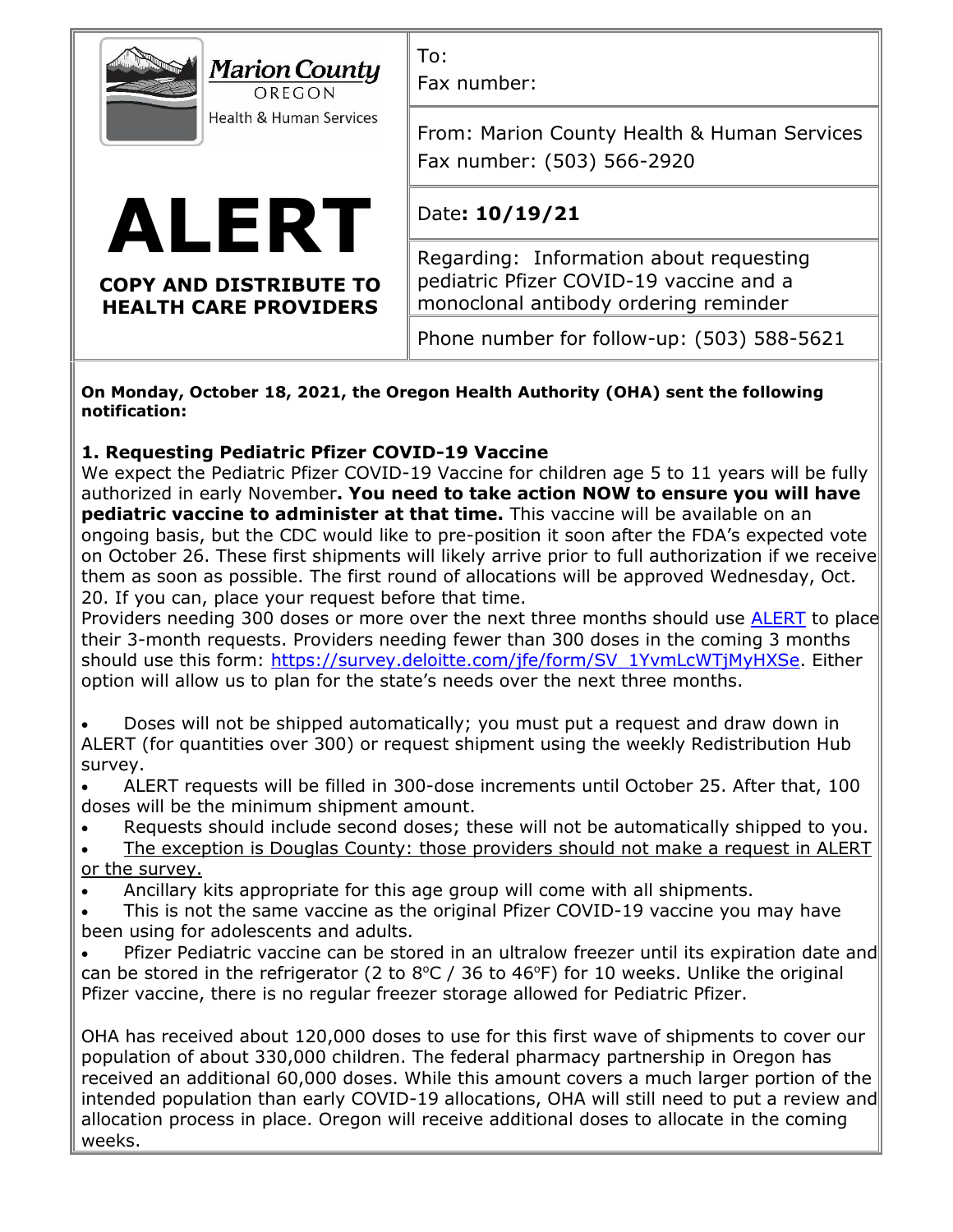The initial allocation will attempt to provide a 2-3 week supply of vaccine to each requesting site. More details about the allocation decision-making process will be forthcoming this week. Vaccinating organizations should ensure that their main email in-box for communication about ALERT IIS orders is checked multiple times each weekday to respond promptly to requests for action.

Here is a tip sheet for the [COVID-19 Vaccine Ordering Process in ALERT IIS.](https://gcc02.safelinks.protection.outlook.com/?url=https%3A%2F%2Flnks.gd%2Fl%2FeyJhbGciOiJIUzI1NiJ9.eyJidWxsZXRpbl9saW5rX2lkIjoxMDIsInVyaSI6ImJwMjpjbGljayIsImJ1bGxldGluX2lkIjoiMjAyMTEwMTguNDc1NDQ3MTEiLCJ1cmwiOiJodHRwczovL3d3dy5vcmVnb24uZ292L29oYS9QSC9QUkVWRU5USU9OV0VMTE5FU1MvVkFDQ0lORVNJTU1VTklaQVRJT04vSU1NVU5JWkFUSU9OUFJPVklERVJSRVNPVVJDRVMvQ09WSUREb2N1bWVudHMvQ09WSURWYWNjaW5lT3JkZXJpbmdQcm9jZXNzLnBkZj91dG1fbWVkaXVtPWVtYWlsJnV0bV9zb3VyY2U9Z292ZGVsaXZlcnkifQ.LL2z0_gYDcMTihebGruCQSwmseQ95Q9y_F8qT4BiN8Y%2Fs%2F935847320%2Fbr%2F114216088252-l&data=04%7C01%7Ckrothenberger%40co.marion.or.us%7C7d03c660e99e4a45746508d99293dae8%7C716bee548eb846d6a6289178fc88015e%7C0%7C0%7C637701986143023051%7CUnknown%7CTWFpbGZsb3d8eyJWIjoiMC4wLjAwMDAiLCJQIjoiV2luMzIiLCJBTiI6Ik1haWwiLCJXVCI6Mn0%3D%7C2000&sdata=%2Fq7BdKAd3laTrIgweXvuKrBHr%2BkE3ifhPBfwCSS84wo%3D&reserved=0)

## **2. Monoclonal Antibody Ordering Reminder:**

Thank you for your role supporting access to monoclonal antibody (mAb) therapy in Oregon. The Oregon Health Authority (OHA) appreciates your partnership as we continue navigating the weekly federal allocation process. Please read this entire email for important updates.

Be advised, Sotrovimab is now in circulation via federal supply. It will not be available for commercial purchase. Sotrovimab will be included in this week's site allocation and will make up part of your IV requests. Please review the EUA fact sheet linked here: [https://gskpro.com/content/dam/global/hcpportal/en\\_US/Prescribing\\_Information/Sot](https://gcc02.safelinks.protection.outlook.com/?url=https%3A%2F%2Flnks.gd%2Fl%2FeyJhbGciOiJIUzI1NiJ9.eyJidWxsZXRpbl9saW5rX2lkIjoxMDMsInVyaSI6ImJwMjpjbGljayIsImJ1bGxldGluX2lkIjoiMjAyMTEwMTguNDc1NDQ3MTEiLCJ1cmwiOiJodHRwczovL2dza3Byby5jb20vY29udGVudC9kYW0vZ2xvYmFsL2hjcHBvcnRhbC9lbl9VUy9QcmVzY3JpYmluZ19JbmZvcm1hdGlvbi9Tb3Ryb3ZpbWFiL3BkZi9TT1RST1ZJTUFCLUVVQS5QREY_dXRtX21lZGl1bT1lbWFpbCZ1dG1fc291cmNlPWdvdmRlbGl2ZXJ5I25hbWVkZGVzdCUzREhDUEZTIn0.Kloy4w1IyCuUctt9y_TUwbeGSDngF5RTBDuqQDs0jVQ%2Fs%2F935847320%2Fbr%2F114216088252-l&data=04%7C01%7Ckrothenberger%40co.marion.or.us%7C7d03c660e99e4a45746508d99293dae8%7C716bee548eb846d6a6289178fc88015e%7C0%7C0%7C637701986143023051%7CUnknown%7CTWFpbGZsb3d8eyJWIjoiMC4wLjAwMDAiLCJQIjoiV2luMzIiLCJBTiI6Ik1haWwiLCJXVCI6Mn0%3D%7C2000&sdata=AOx8yJp2mBLwTv%2FcRVWUycMBiHYBts%2FiOxH%2F4eSahxk%3D&reserved=0) [rovimab/pdf/SOTROVIMAB-EUA.PDF#nameddest%3DHCPFS](https://gcc02.safelinks.protection.outlook.com/?url=https%3A%2F%2Flnks.gd%2Fl%2FeyJhbGciOiJIUzI1NiJ9.eyJidWxsZXRpbl9saW5rX2lkIjoxMDMsInVyaSI6ImJwMjpjbGljayIsImJ1bGxldGluX2lkIjoiMjAyMTEwMTguNDc1NDQ3MTEiLCJ1cmwiOiJodHRwczovL2dza3Byby5jb20vY29udGVudC9kYW0vZ2xvYmFsL2hjcHBvcnRhbC9lbl9VUy9QcmVzY3JpYmluZ19JbmZvcm1hdGlvbi9Tb3Ryb3ZpbWFiL3BkZi9TT1RST1ZJTUFCLUVVQS5QREY_dXRtX21lZGl1bT1lbWFpbCZ1dG1fc291cmNlPWdvdmRlbGl2ZXJ5I25hbWVkZGVzdCUzREhDUEZTIn0.Kloy4w1IyCuUctt9y_TUwbeGSDngF5RTBDuqQDs0jVQ%2Fs%2F935847320%2Fbr%2F114216088252-l&data=04%7C01%7Ckrothenberger%40co.marion.or.us%7C7d03c660e99e4a45746508d99293dae8%7C716bee548eb846d6a6289178fc88015e%7C0%7C0%7C637701986143023051%7CUnknown%7CTWFpbGZsb3d8eyJWIjoiMC4wLjAwMDAiLCJQIjoiV2luMzIiLCJBTiI6Ik1haWwiLCJXVCI6Mn0%3D%7C2000&sdata=AOx8yJp2mBLwTv%2FcRVWUycMBiHYBts%2FiOxH%2F4eSahxk%3D&reserved=0)

Oregon allotment: For the week of 10/18/21, Oregon has been allotted the following: 

- Casirivimab/Imdevimab – 960
- Bamlanivimab/Etesevimab 490
- Sotrovimab – 294

## Placing requests:

• If your site has already received mAb from Amerisource Bergen or has signed up to receive mAb via Oregon Health Authority or HHS: You may place a request by using this smartsheet

link: [https://app.smartsheet.com/b/form/31f422ddf5a44165a2ee3d2d3e7dde35](https://gcc02.safelinks.protection.outlook.com/?url=https%3A%2F%2Flnks.gd%2Fl%2FeyJhbGciOiJIUzI1NiJ9.eyJidWxsZXRpbl9saW5rX2lkIjoxMDQsInVyaSI6ImJwMjpjbGljayIsImJ1bGxldGluX2lkIjoiMjAyMTEwMTguNDc1NDQ3MTEiLCJ1cmwiOiJodHRwczovL2FwcC5zbWFydHNoZWV0LmNvbS9iL2Zvcm0vMzFmNDIyZGRmNWE0NDE2NWEyZWUzZDJkM2U3ZGRlMzU_dXRtX21lZGl1bT1lbWFpbCZ1dG1fc291cmNlPWdvdmRlbGl2ZXJ5In0.NxXqviMtE_cDlQ2Z0QCqn0PZibQ4oMOLZLycnzVAdS0%2Fs%2F935847320%2Fbr%2F114216088252-l&data=04%7C01%7Ckrothenberger%40co.marion.or.us%7C7d03c660e99e4a45746508d99293dae8%7C716bee548eb846d6a6289178fc88015e%7C0%7C0%7C637701986143033014%7CUnknown%7CTWFpbGZsb3d8eyJWIjoiMC4wLjAwMDAiLCJQIjoiV2luMzIiLCJBTiI6Ik1haWwiLCJXVCI6Mn0%3D%7C2000&sdata=PNySBc%2FXR08m8ZzKY75P3ybw7icfM%2BYtbn4RvzrJ3p4%3D&reserved=0)   

- Sites that are unable to use at least 70% of their allocation can expect to receive a reduced allocation the following week. We recommend ordering no more than you anticipate being able to administer week to week.
- If your site has not received mAb from Amerisource Bergen and has not signed up to receive mAb via Oregon Health Authority or HHS: Please email OR ESF8 AOC Logistics Chief [LogisticsChiefs@dhsoha.state.or.us](mailto:ORESF8.LogisticsChiefs@dhsoha.state.or.us) for more information on how to sign up.

Allocation process:  Oregon Health Authority (OHA) is working to equitably distribute the allocation weekly across participating providers. OHA prioritizes allocation to providers such as Federally Qualified Health Centers and Tribal Health Clinics that serve communities disproportionately impacted by COVID-19. In addition, OHA allocates monoclonal antibodies at a level proportionate to a county and region's share of statewide hospitalizations and cases over a rolling 2-week basis. When there is greater demand than supply, OHA also utilizes [COVID-19 Community Vulnerability Index \(CCVI\) data](https://gcc02.safelinks.protection.outlook.com/?url=https%3A%2F%2Flnks.gd%2Fl%2FeyJhbGciOiJIUzI1NiJ9.eyJidWxsZXRpbl9saW5rX2lkIjoxMDUsInVyaSI6ImJwMjpjbGljayIsImJ1bGxldGluX2lkIjoiMjAyMTEwMTguNDc1NDQ3MTEiLCJ1cmwiOiJodHRwczovL3ByZWNpc2lvbmZvcmNvdmlkLm9yZy9jY3ZpP3V0bV9tZWRpdW09ZW1haWwmdXRtX3NvdXJjZT1nb3ZkZWxpdmVyeSJ9.B4XHyK28vHDXks8IM3DfzWEbH16LcdL505yS63PMd9A%2Fs%2F935847320%2Fbr%2F114216088252-l&data=04%7C01%7Ckrothenberger%40co.marion.or.us%7C7d03c660e99e4a45746508d99293dae8%7C716bee548eb846d6a6289178fc88015e%7C0%7C0%7C637701986143033014%7CUnknown%7CTWFpbGZsb3d8eyJWIjoiMC4wLjAwMDAiLCJQIjoiV2luMzIiLCJBTiI6Ik1haWwiLCJXVCI6Mn0%3D%7C2000&sdata=BvGr%2FFNM4ojTk2F0nfAra7gg6WPHqhppS3HUkpVq%2Fts%3D&reserved=0) and monoclonal antibody utilization data by site to inform allocations. For example, OHA works to satisfy 100% of requests to administration sites with a high COVID-19 vulnerability score, or CCVI  $> 0.6$ . Input from local public health authorities may sometimes be used to make further refinements to our allocation decisions.

Please note that for transparency, OHA publishes the weekly allocation information (amount and facility name) on the [OHA mAb provider web page.](https://gcc02.safelinks.protection.outlook.com/?url=https%3A%2F%2Flnks.gd%2Fl%2FeyJhbGciOiJIUzI1NiJ9.eyJidWxsZXRpbl9saW5rX2lkIjoxMDYsInVyaSI6ImJwMjpjbGljayIsImJ1bGxldGluX2lkIjoiMjAyMTEwMTguNDc1NDQ3MTEiLCJ1cmwiOiJodHRwczovL3d3dy5vcmVnb24uZ292L29oYS9jb3ZpZDE5L1BhZ2VzL21vbm9jbG9uYWwtYW50aWJvZHktdGhlcmFweS5hc3B4P3V0bV9tZWRpdW09ZW1haWwmdXRtX3NvdXJjZT1nb3ZkZWxpdmVyeSJ9.GwaluiPw0X0EuyYqfsv1Gf9NuSD8NNNrxkOBeuw_3lk%2Fs%2F935847320%2Fbr%2F114216088252-l&data=04%7C01%7Ckrothenberger%40co.marion.or.us%7C7d03c660e99e4a45746508d99293dae8%7C716bee548eb846d6a6289178fc88015e%7C0%7C0%7C637701986143042969%7CUnknown%7CTWFpbGZsb3d8eyJWIjoiMC4wLjAwMDAiLCJQIjoiV2luMzIiLCJBTiI6Ik1haWwiLCJXVCI6Mn0%3D%7C2000&sdata=CjvcdZEpI9fdJtSqlK%2Fr3pxRonEPQQNwjhzacs73VFQ%3D&reserved=0)

Cadence: HHS will inform Oregon every Monday of our total weekly mAb allotment. Sites can place orders throughout the week using this [link.](https://gcc02.safelinks.protection.outlook.com/?url=https%3A%2F%2Flnks.gd%2Fl%2FeyJhbGciOiJIUzI1NiJ9.eyJidWxsZXRpbl9saW5rX2lkIjoxMDcsInVyaSI6ImJwMjpjbGljayIsImJ1bGxldGluX2lkIjoiMjAyMTEwMTguNDc1NDQ3MTEiLCJ1cmwiOiJodHRwczovL2FwcC5zbWFydHNoZWV0LmNvbS9iL2Zvcm0vMzFmNDIyZGRmNWE0NDE2NWEyZWUzZDJkM2U3ZGRlMzU_dXRtX21lZGl1bT1lbWFpbCZ1dG1fc291cmNlPWdvdmRlbGl2ZXJ5In0.xIjfj49WAMUiWyVezcw8qiO9KdWvWAiSqV3WgKnzubw%2Fs%2F935847320%2Fbr%2F114216088252-l&data=04%7C01%7Ckrothenberger%40co.marion.or.us%7C7d03c660e99e4a45746508d99293dae8%7C716bee548eb846d6a6289178fc88015e%7C0%7C0%7C637701986143042969%7CUnknown%7CTWFpbGZsb3d8eyJWIjoiMC4wLjAwMDAiLCJQIjoiV2luMzIiLCJBTiI6Ik1haWwiLCJXVCI6Mn0%3D%7C2000&sdata=TZiXBFIIozrZXc3dbsreO2fgjlz5w2e9sGa6z%2Bg1cnw%3D&reserved=0) Orders received by Wednesday at 11:59 pm will be allocated in the current week. Orders received after will be included in the following week's allocation. OHA staff will review the requests, determine allotments for